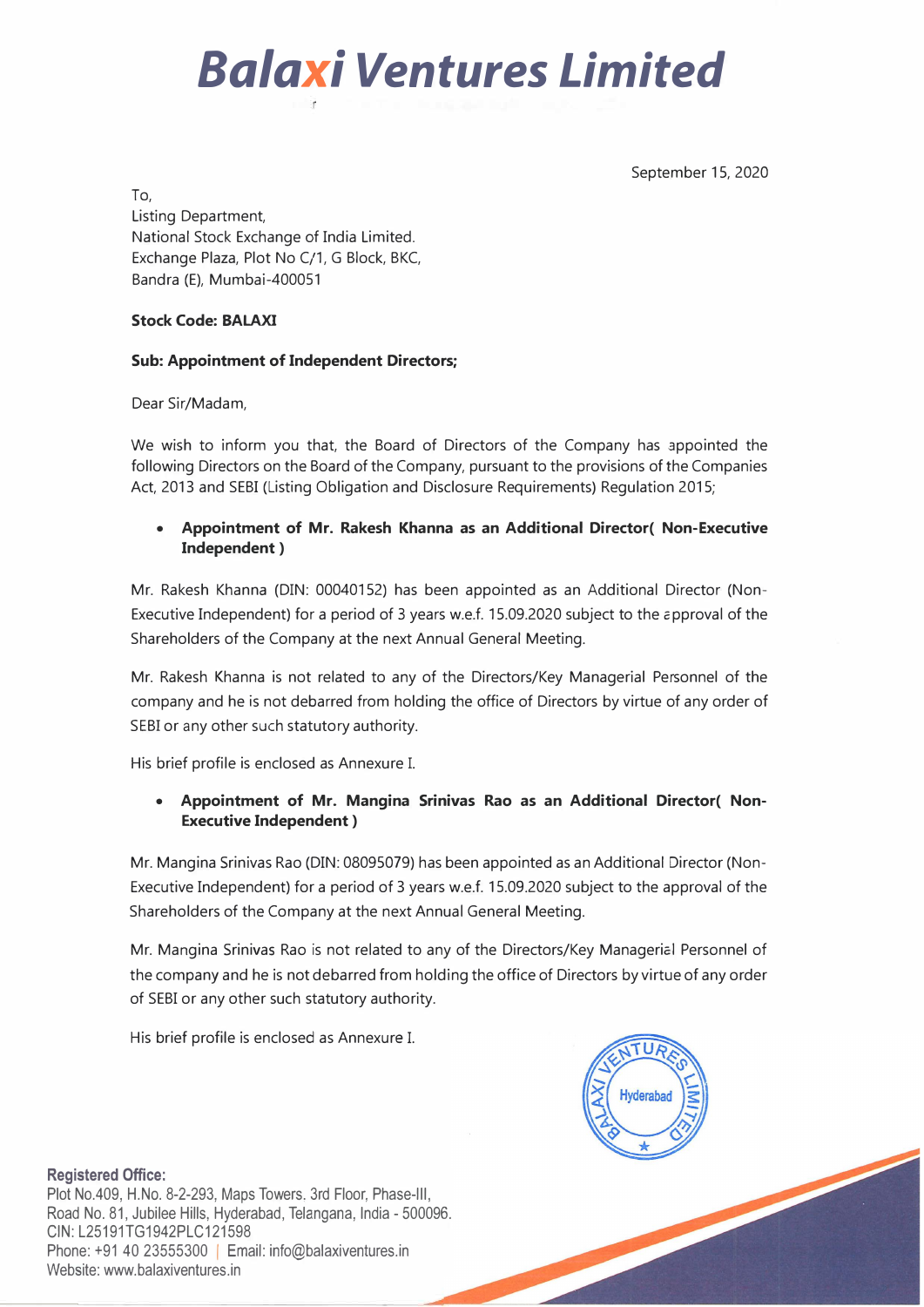# *Balaxi Ventures Limited*

Please take this on record as in compliance with the relevant SEBI (Listing Obligation and Disclosure Requirement) Regulation, 2015

This is for your information and record.

Yours Faithfully, For, **Balaxi Ventures Limited,** 

**Ashish Maheshwari Managing Director** 



**Registered Office:**  Plot No.409, H.No. 8-2-293, Maps Towers, 3rd Floor, Phase-Ill, Road No. 81, Jubilee Hills, Hyderabad, Telangana, India - 500096. CIN:L25191TG1942PLC121598

Phone: +91 40 23555300 | Email: info@balaxiventures.in Website: www.balaxiventures.in